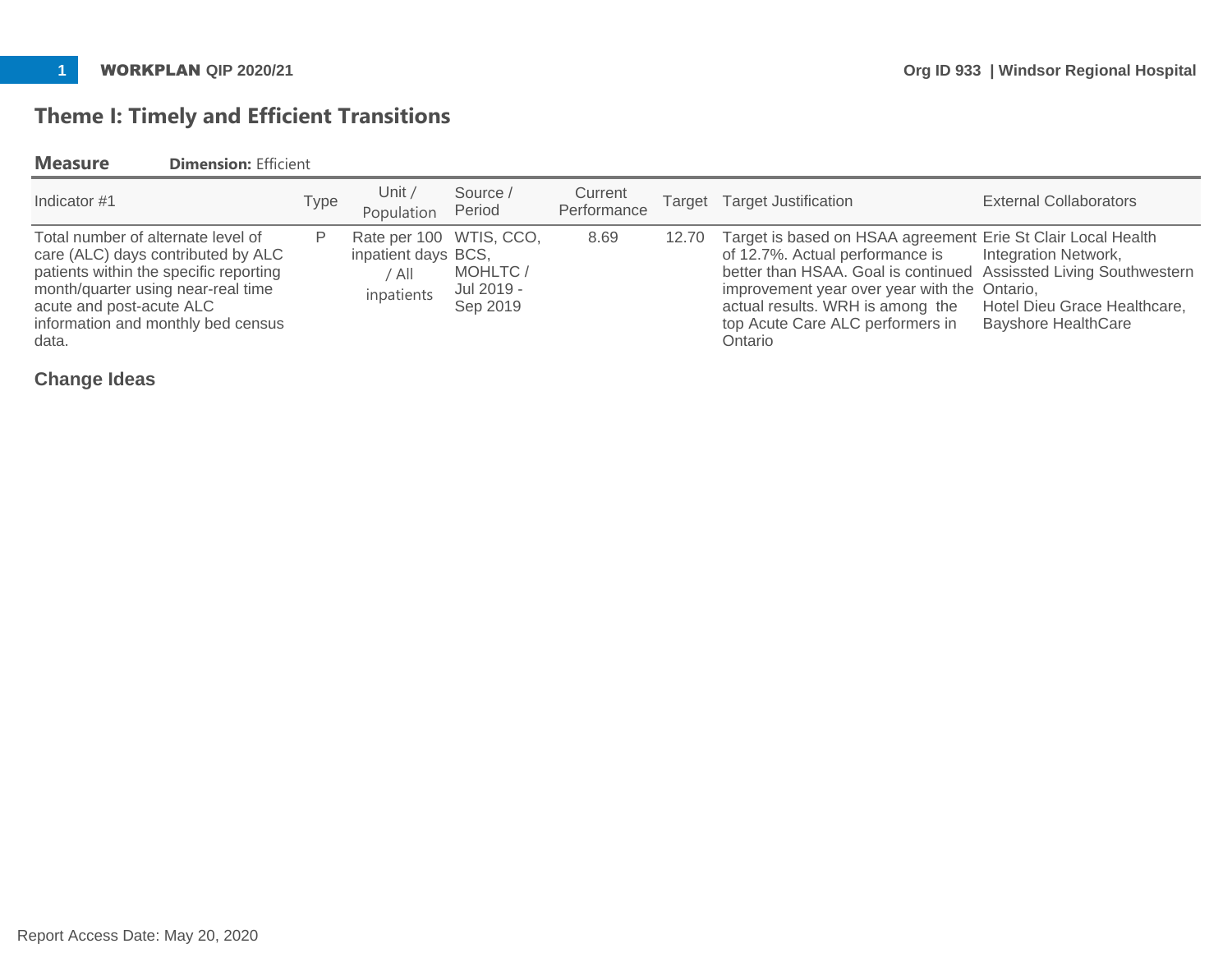| Change Idea #1 • Ongoing collaboration with Home and Community Care (HCC) for Intensive Hospital to Home (IHH) and Intensive Hospital to Home Rehab (IHHR) |
|------------------------------------------------------------------------------------------------------------------------------------------------------------|
| Services to bridge to Long Term Care • Regional Erie St Clair Discharge Planning Policy to be implemented April 2020 reinforcing collaboration between     |
| hospital and Home and Community Care (HCC) • Daily, provide timely, patient level data with daily monitoring/ tracking at the Command Center Patient       |
| Flow and Systems Level Huddles • Continue to develop and apply targeted strategies to individualized discharge plans to decrease ALC patients              |
| lengths of stay across all medical, surgical and critical care areas • Daily leadership attendance at on-unit care rounds and daily at the System and      |
| Patient Flow Huddles to review ALC's and Expected Date of Discharge (EDD) at the unit, site and corporate level • Hospital wide escalation of ALC's        |
| utilizing a unit specific threshold and standardized ALC escalation meetings when approaching threshold • ALC and EDD escalation meetings where            |
| required with Hospital Care Coordinator leadership                                                                                                         |

| Methods                                                                                                                                                                                                                                                                                                                                                                                                                                                                                                                                                                                                                                                                                                                                                                                                                                                                                                                                                                                                                   | Process measures                                                                                                                                                                                                                                                                                                                                                                                                                                                                                                                                                   | Target for process measure                                                                                                                                                                                                                                                          | Comments |
|---------------------------------------------------------------------------------------------------------------------------------------------------------------------------------------------------------------------------------------------------------------------------------------------------------------------------------------------------------------------------------------------------------------------------------------------------------------------------------------------------------------------------------------------------------------------------------------------------------------------------------------------------------------------------------------------------------------------------------------------------------------------------------------------------------------------------------------------------------------------------------------------------------------------------------------------------------------------------------------------------------------------------|--------------------------------------------------------------------------------------------------------------------------------------------------------------------------------------------------------------------------------------------------------------------------------------------------------------------------------------------------------------------------------------------------------------------------------------------------------------------------------------------------------------------------------------------------------------------|-------------------------------------------------------------------------------------------------------------------------------------------------------------------------------------------------------------------------------------------------------------------------------------|----------|
| • Conduct daily ALC and discharge<br>rounds with hospital utilization team,<br>social work, HCC coordinators, and other<br>community support services to identify<br>barriers to discharge and admissions<br>identified as positive screeners for<br>complex discharge issues . Conduct<br>coordinated and timely discharge<br>planning meetings with community<br>providers for patients with complex<br>issues . Daily review of ALC status<br>escalation to senior leadership as<br>required • Address barriers to discharge<br>daily at the patient level with integrated<br>care team at the Patient Flow Daily<br>meetings in the Command Center •<br>Educate patients and families about the<br>appropriateness of acute care services<br>and the Intensive Hospital to Home<br>support services . Daily, weekly and<br>monthly review of ALC's by leadership<br>team • Monthly review of patient flow<br>indicators at Corporate Utilization<br>Committee represented by medical<br>directors and administration. | • On admission, the number of patients<br>that are a Positive Screener for Complex<br>Discharge issues is evaluated daily .<br>Daily assessment on each unit of the<br>patients that have reached their<br>Estimated Date of Discharge and are<br>beyond their EDD beyond five (5) days •<br>The number of patients designated ALC<br>each day by most appropriate discharge<br>destination • The number of ALC patients<br>discharged/day by destination • The<br>across all units and across both sites with average number of ALC patients per day<br>per week. | • % reduction in the overall number of<br>patients declared ALC • 100% of patients<br>and/or families provided education about<br>the appropriateness of acute care<br>services • 100% of coordinated care<br>planning conducted by utilization and<br>Home and Community Care Team |          |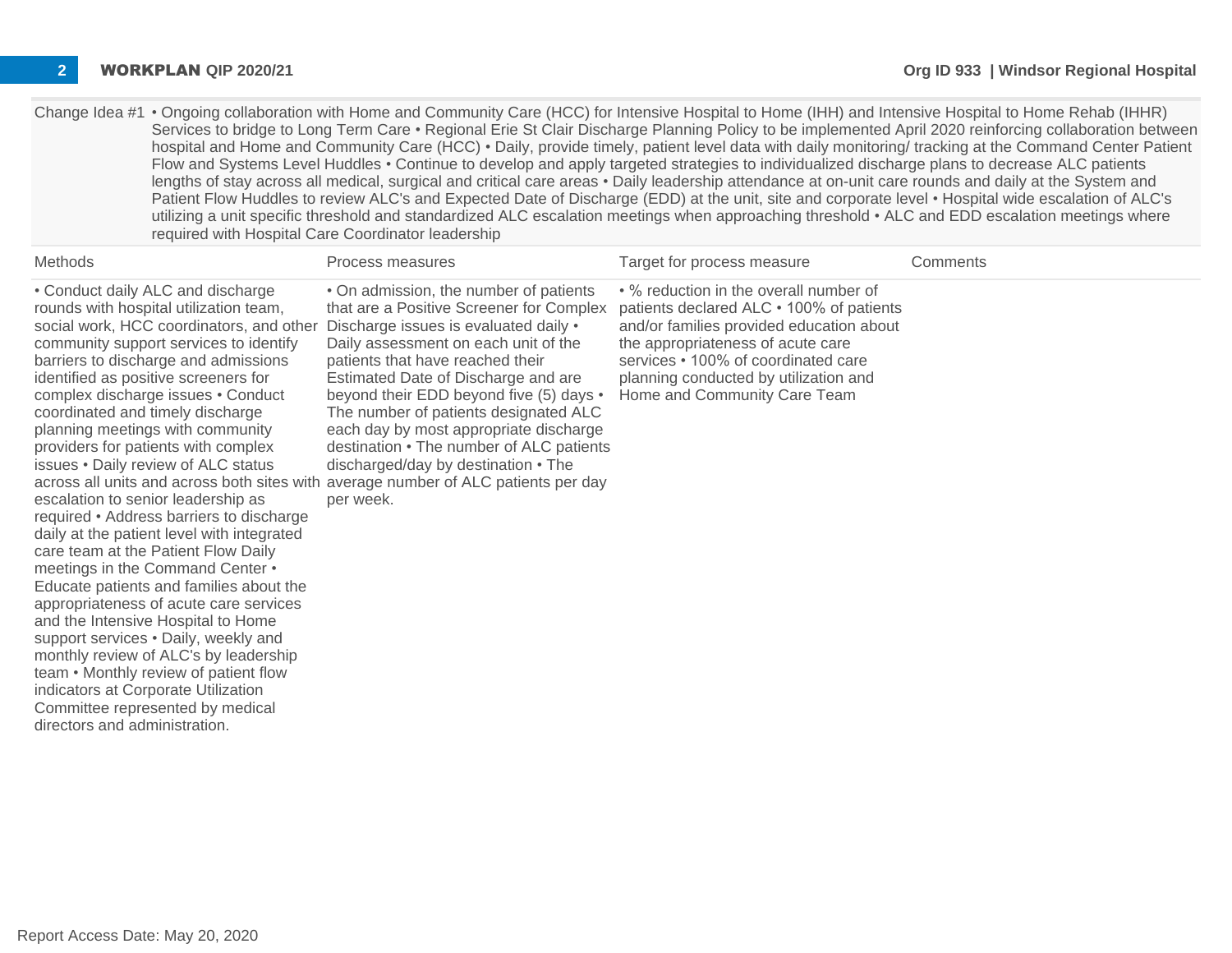### **Measure Dimension:** Efficient

| Indicator #2          | Type | Unit $\prime$<br>Population | Source /<br>Period | Current<br>Performance | Target | <b>Target Justification</b>                                                                                                                                                                                                | <b>External Collaborators</b> |
|-----------------------|------|-----------------------------|--------------------|------------------------|--------|----------------------------------------------------------------------------------------------------------------------------------------------------------------------------------------------------------------------------|-------------------------------|
| Unconventional spaces |      | Count / All<br>inpatients   | Daily BCS /<br>TBD | CB                     | CВ     | The technical specifications are still Erie Shores Healthcare,<br>under development by HQO/(Ontario Erie St Clair Local Health<br>Health - Quality). Target set at<br>Collecting Baseline during this<br>development phase | <b>Integration Network</b>    |

### **Change Ideas**

patient flow processes.

Change Idea #1 • Sustainment of positive outcomes with the new Medicine Department Patient Flow Model introduced in 2017 with the reallocation of inpatient beds as assessment bays across all Medicine units as a pull strategy to reduce Emergency Department holds and wait times for admitted patients • New ED and Mental Health Patient Flow Redesign to be introduced in 2020 for improved patient flow • Overflow areas for patients Admitted with No Bed (ANB) created as a temporary location in a conventional space until an appropriate bed is available • Command Center functions as the central hub for patient flow information displaying real time data electronically, which is reviewed by front line staff and leadership at dedicated times each day during the Patient Flow and Systems Huddles • Real time escalation with senior leadership as required.

| Methods                                                                                                                                                                                                                                     | Process measures                                                                                                    | Target for process measure                                                                                 | Comments |
|---------------------------------------------------------------------------------------------------------------------------------------------------------------------------------------------------------------------------------------------|---------------------------------------------------------------------------------------------------------------------|------------------------------------------------------------------------------------------------------------|----------|
| • Sustained performance of patient flow<br>indicators • Implementation of<br><b>Emergency Department and Mental</b><br>Health Patient Flow Redesign Model in<br>2020 • Ongoing standardization of<br><b>Patient Flow and Command Center</b> | • Number of patients admitted each day<br>as an Admit No Bed (ANB) requiring<br>placement in unconventional spaces. | • Collecting baseline as per HQO<br>(Ontario Health) direction as technical<br>specs are under development |          |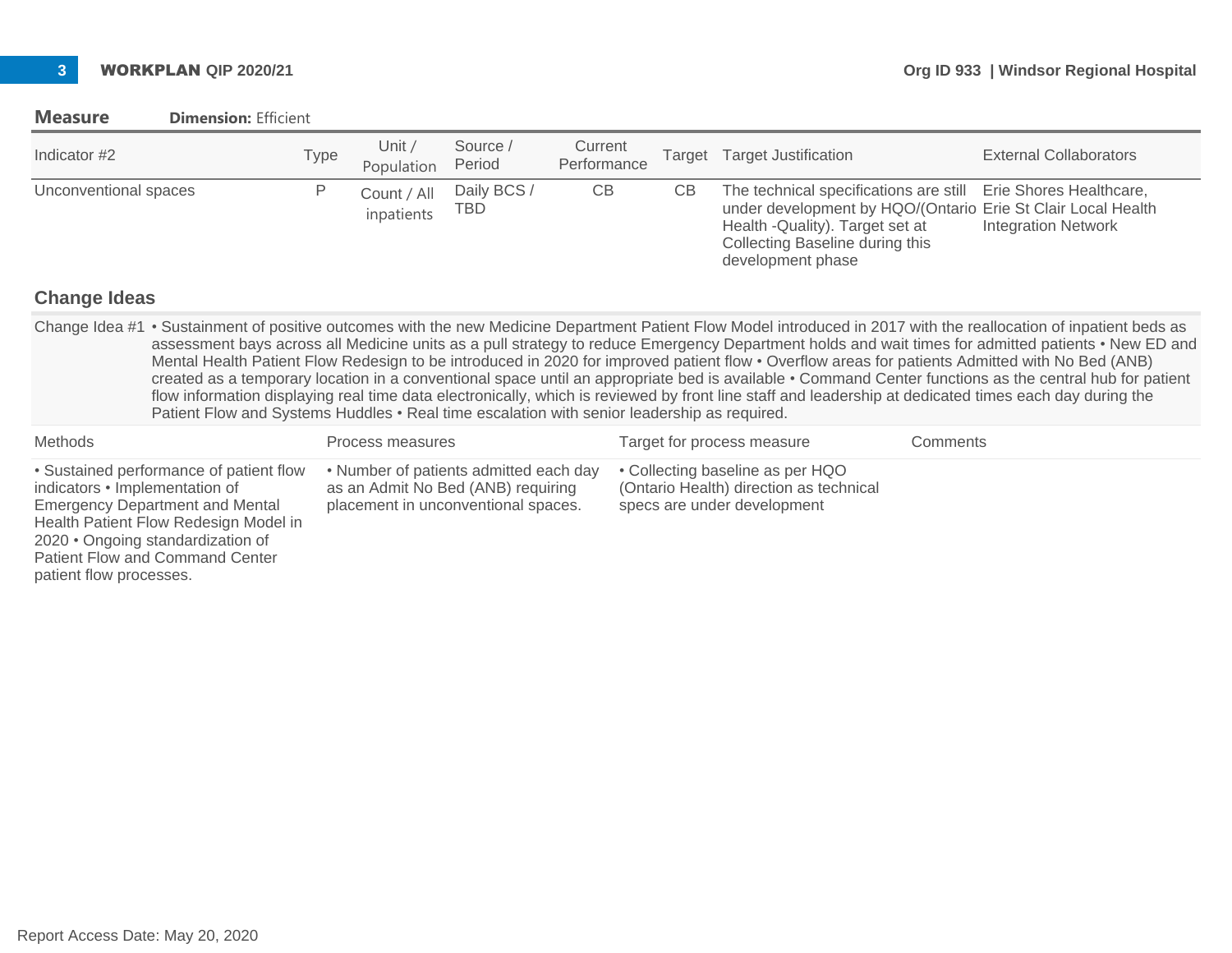### **Measure Dimension:** Timely

system in 2020 will automate reporting

hospital-wide.

| Indicator #3                                                                                                                                                                           |                    | Type | Unit /<br>Population                      | Source /<br>Period                                                                                                                                     | Current<br>Performance | Target | <b>Target Justification</b>                                                                                                                                                               | <b>External Collaborators</b>                                                                                                                                                                                                                                                                                                                                                                                                                                                       |  |
|----------------------------------------------------------------------------------------------------------------------------------------------------------------------------------------|--------------------|------|-------------------------------------------|--------------------------------------------------------------------------------------------------------------------------------------------------------|------------------------|--------|-------------------------------------------------------------------------------------------------------------------------------------------------------------------------------------------|-------------------------------------------------------------------------------------------------------------------------------------------------------------------------------------------------------------------------------------------------------------------------------------------------------------------------------------------------------------------------------------------------------------------------------------------------------------------------------------|--|
| Percentage of patients discharged<br>from hospital for which discharge<br>summaries are delivered to primary<br>care provider within 48 hours of<br>patient's discharge from hospital. |                    | Ρ    | $\frac{9}{6}$ /<br>Discharged<br>patients | Hospital<br>collected data<br>/ Most recent<br>3 month<br>period                                                                                       | 25.80                  | 27.10  | Target set at 5% improvement over<br>reporting period                                                                                                                                     |                                                                                                                                                                                                                                                                                                                                                                                                                                                                                     |  |
| <b>Change Ideas</b>                                                                                                                                                                    |                    |      |                                           |                                                                                                                                                        |                        |        |                                                                                                                                                                                           |                                                                                                                                                                                                                                                                                                                                                                                                                                                                                     |  |
|                                                                                                                                                                                        | records department |      |                                           |                                                                                                                                                        |                        |        |                                                                                                                                                                                           | Change Idea #1 • Health records process in place temporarily at the Met Campus where once the physician completes the discharge summary and it is transcribed, the<br>dictated report is released from the dictation system and auto faxed to any community partners attached to the patient record. Process will be replaced<br>by a new electronic health information system in November 2020 • Timely completion of the discharge summary by physicians is tracked by the health |  |
| <b>Methods</b>                                                                                                                                                                         |                    |      | Process measures                          |                                                                                                                                                        |                        |        | Target for process measure                                                                                                                                                                | Comments                                                                                                                                                                                                                                                                                                                                                                                                                                                                            |  |
| • Discharge summaries auto faxed to<br>community provider . Discharge<br>summary timeliness and compliance<br>monitored by the Medical Quality<br>Committee • New health information   |                    |      | completion by physicians                  | • % completed of discharge summaries<br>faxed to community provider where a<br>community provider is documented • %<br>compliance of discharge summary |                        |        | • 27% completed discharge summaries<br>faxed to community provider where<br>provider is identified within 48 hours •<br>80% or greater compliance with<br>discharge summary completion by |                                                                                                                                                                                                                                                                                                                                                                                                                                                                                     |  |

physicians

Report Access Date: May 20, 2020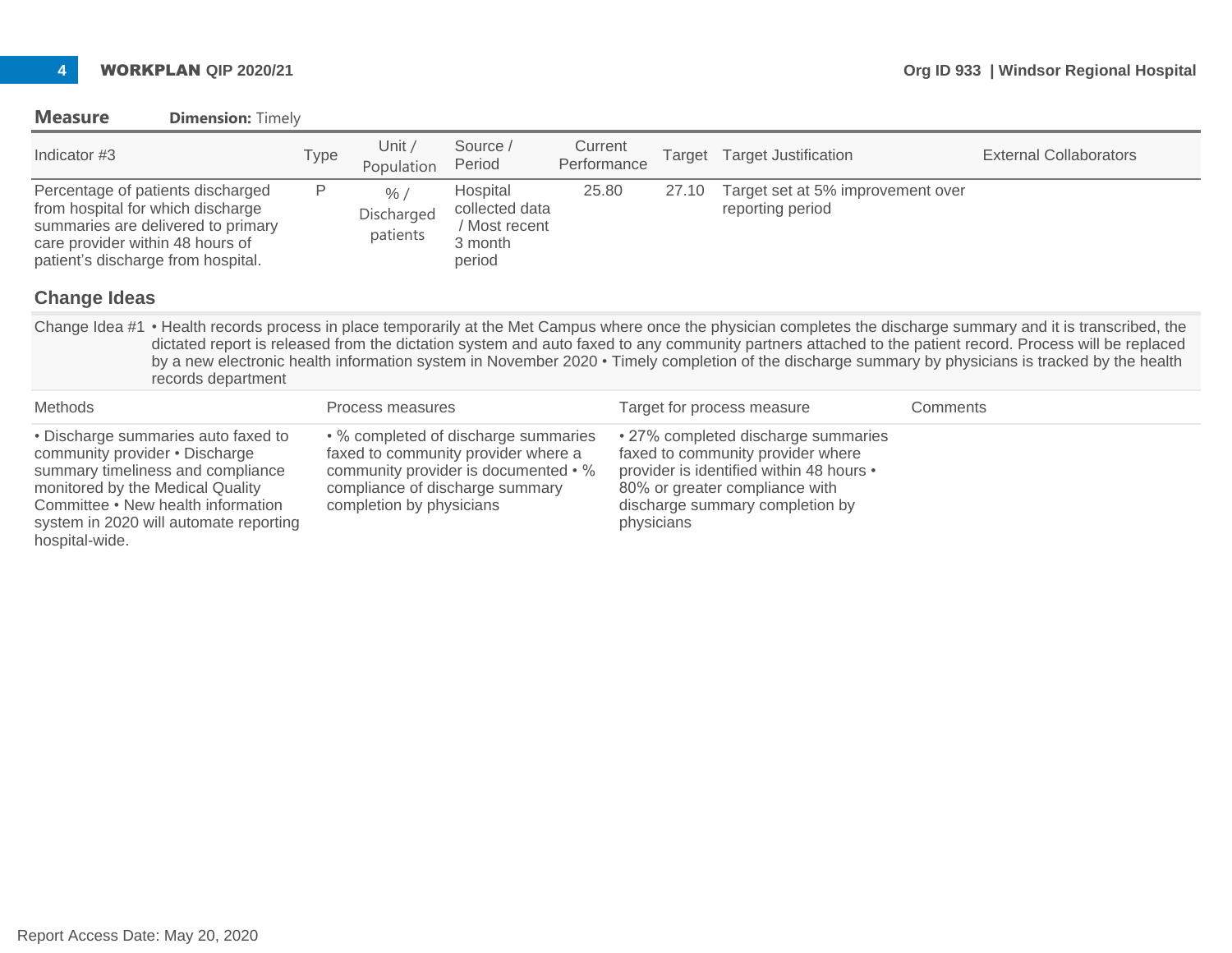### **Measure Dimension:** Timely

| Indicator #4                                                                                                                                                                                                                     | Type | Unit /<br>Population    | Source /<br>Period                             | Current<br>Performance | Target | <b>Target Justification</b>                                       | <b>External Collaborators</b>                                                        |
|----------------------------------------------------------------------------------------------------------------------------------------------------------------------------------------------------------------------------------|------|-------------------------|------------------------------------------------|------------------------|--------|-------------------------------------------------------------------|--------------------------------------------------------------------------------------|
| The time interval between the<br>Disposition Date/Time (as<br>determined by the main service<br>provider) and the Date/Time Patient<br>Left Emergency Department (ED) for<br>admission to an inpatient bed or<br>operating room. | M    | Hours / All<br>patients | CIHI NACRS,<br>CCO / Oct<br>2019 – Dec<br>2019 | 6.65                   | 6.40   | Target set at 5% improvement over<br>reporting period for 90%tile | <b>Windsor Essex Emergency</b><br>Management System (EMS),<br>Erie Shores Healthcare |

### **Change Ideas**

Change Idea #1 • Sustained improvement as a result of New Patient Flow and Bed Allocation Model introduced in October 2017 across all Medicine units to reduce wait time for admitted patients, reduce the number of Admit No Bed patients, and improve the overall patient experience • New Emergency Department and Mental Health Patient Flow Redesign introduced in 2020 to reduce wait times • Command Center functions as the centralized hub for real time data and response to patient flow issues with continued standardization of patient flow processes • Daily root cause analysis on every patient that is an Admit No Bed waiting greater than 3 hours for their inpatient bed • Continued collaboration with Erie Shores Healthcare and EMS for the diversion of CTAS 3, 4 & 5 to low volume emergency departments • EMS leadership attends Command Center Huddles when required

| Methods                                                                                                                                                                                                                                                                                                                                                                                                                                                                                                                                                                                                                                                                                                                                                            | Process measures                                                                                                                                                                                                                                                                                                                                             | Target for process measure                                                                                                                                                 | Comments |
|--------------------------------------------------------------------------------------------------------------------------------------------------------------------------------------------------------------------------------------------------------------------------------------------------------------------------------------------------------------------------------------------------------------------------------------------------------------------------------------------------------------------------------------------------------------------------------------------------------------------------------------------------------------------------------------------------------------------------------------------------------------------|--------------------------------------------------------------------------------------------------------------------------------------------------------------------------------------------------------------------------------------------------------------------------------------------------------------------------------------------------------------|----------------------------------------------------------------------------------------------------------------------------------------------------------------------------|----------|
| • Daily tracking of compliance to ED LOS<br>(length of stay) and the number of<br>admissions, Admit No Beds and wait<br>time to inpatient bed• Dedicated indicator<br>teams monitors progress daily with<br>weekly and monthly reporting and the<br>development of action plans • Command<br>Center provides centralized hub for<br>patient flow indicators in real time action<br>and resolution • Track and monitor<br>corporate LOS by program, and the<br>number of discharges by 1100 and 1400<br>by individual unit• New Patient Flow<br>Model in ED reorganizes patients in the<br>ED by CTAS level. • Hourly tracking of<br>Code 7 holds in the Emergency<br>Department and escalation as needed for<br>diversion to lower volume emergency<br>departments | • Daily tracking of percentage of patients<br>admitted to an inpatient bed • Daily<br>tracking of ED wait time for admitted<br>patients • Daily tracking of Admit no Beds hrs. in the Emergency Department •<br>(ANB) times .Monthly tracking of PIA<br>times • Daily tracking of the number of<br>discharges by 1100 and 1400 by unit •<br>Daily monitoring | • Total length of stay for admitted<br>patients • Admit to bed time for admitted<br>patients • 0 ANB waiting greater than 3<br>Discharges by 1100 - 32%; by 1400 -<br>70%. |          |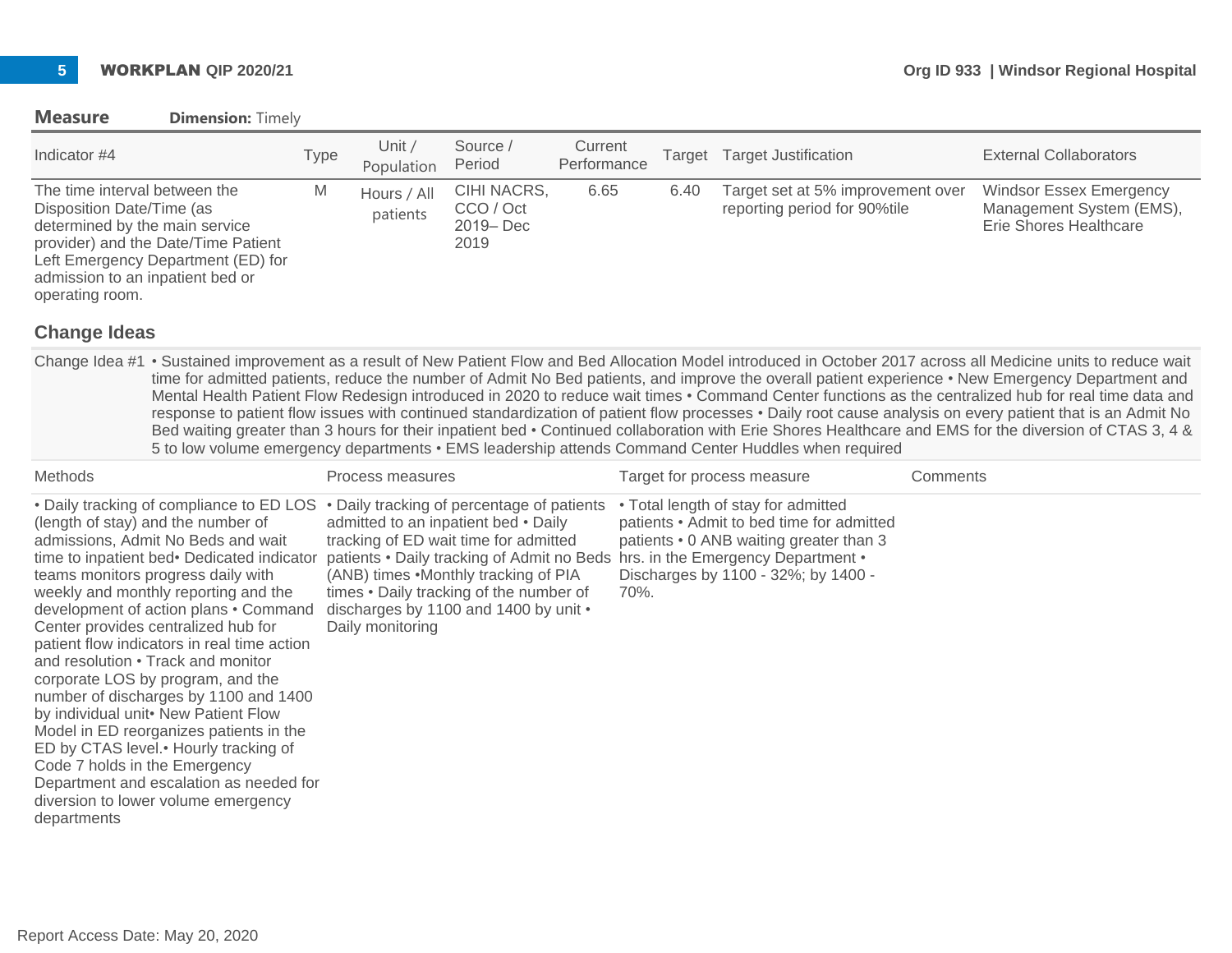# **Theme II: Service Excellence**

**Measure Dimension: Patient-centred** 

| Indicator #5                                                                                                                                                                                                                                                                                                                                                                        | <b>Type</b> | Unit $/$<br>Population    | Source /<br>Period                                                                                                                                                                                                                                                                          | Current<br>Performance |     | Target | <b>Target Justification</b>                                                                                                                                                                                                      | <b>External Collaborators</b>                                                                                                                                                                                                                                                                                                                                                                                                                                                                                                                                                                                                                                                                                                                                  |
|-------------------------------------------------------------------------------------------------------------------------------------------------------------------------------------------------------------------------------------------------------------------------------------------------------------------------------------------------------------------------------------|-------------|---------------------------|---------------------------------------------------------------------------------------------------------------------------------------------------------------------------------------------------------------------------------------------------------------------------------------------|------------------------|-----|--------|----------------------------------------------------------------------------------------------------------------------------------------------------------------------------------------------------------------------------------|----------------------------------------------------------------------------------------------------------------------------------------------------------------------------------------------------------------------------------------------------------------------------------------------------------------------------------------------------------------------------------------------------------------------------------------------------------------------------------------------------------------------------------------------------------------------------------------------------------------------------------------------------------------------------------------------------------------------------------------------------------------|
| Percentage of respondents who<br>responded "completely" to the<br>following question: Did you receive<br>enough information from hospital<br>staff about what to do if you were<br>worried about your condition or<br>treatment after you left the hospital?<br><b>Change Ideas</b>                                                                                                 | P           | % / Survey<br>respondents | CIHI CPES /<br>Most recent<br>12 months                                                                                                                                                                                                                                                     | 53.35                  |     | 70.00  | Target set is consistent with<br>previous year target                                                                                                                                                                            |                                                                                                                                                                                                                                                                                                                                                                                                                                                                                                                                                                                                                                                                                                                                                                |
|                                                                                                                                                                                                                                                                                                                                                                                     |             |                           |                                                                                                                                                                                                                                                                                             |                        |     |        |                                                                                                                                                                                                                                  | Change Idea #1 • Monthly reporting of satisfaction results • Standardized Leadership Rounding on all in-patient units where daily, one-third of patients are engaged in a                                                                                                                                                                                                                                                                                                                                                                                                                                                                                                                                                                                      |
| Medicine units ensures entire care team is involved in plan of care.                                                                                                                                                                                                                                                                                                                |             |                           |                                                                                                                                                                                                                                                                                             |                        |     |        |                                                                                                                                                                                                                                  | face to face conversation with nursing leaders. One of the questions posed asks about any concerns or needs patient has about going home .<br>Implementing the Quality Based Procedure (QBP) package: one component is a Patient Experience Pathway. Pathway designed to facilitate verbal and<br>nonverbal communication with patient and family in lay-person terms. It will include face to face conversations about the day to day plan of care and<br>discharge plans for the patient and family when they return home. In-room white boards have been designed and implemented according to best<br>practices aimed at enhancing communication and understanding of expectations of all involved in the circle of care • Physician led rounds across all |
| Methods                                                                                                                                                                                                                                                                                                                                                                             |             | Process measures          |                                                                                                                                                                                                                                                                                             |                        |     |        | Target for process measure                                                                                                                                                                                                       | Comments                                                                                                                                                                                                                                                                                                                                                                                                                                                                                                                                                                                                                                                                                                                                                       |
| • Monthly reporting of results from NRC<br>across the organization . On-going<br>tracking and reporting of the patient<br>satisfaction scores obtained through the<br>daily Leadership Rounding. Scores to be<br>reported each week at the Standard Unit<br>Reporting "huddle" . Monthly auditing of<br>completion of in-room patient white<br>boards to ensure on going compliance |             |                           | • % of patients who respond positively to<br>this question • % of patients who rate<br>their stay from 1-5 on the internal<br>Leadership Rounding process • % of<br>patients who can explain their plan of<br>care following the roll-out of the Patient<br>Experience component of the QBP |                        | day |        | • Daily internal Leadership Rounding<br>results: 60% of in-patients would rate<br>their stay as good (4) to excellent (5) $\cdot 70$<br>% of patients with an associated QBP will<br>be able to state their plan of care for the | Total Surveys Initiated: 373                                                                                                                                                                                                                                                                                                                                                                                                                                                                                                                                                                                                                                                                                                                                   |

with completion of patient relevant

information.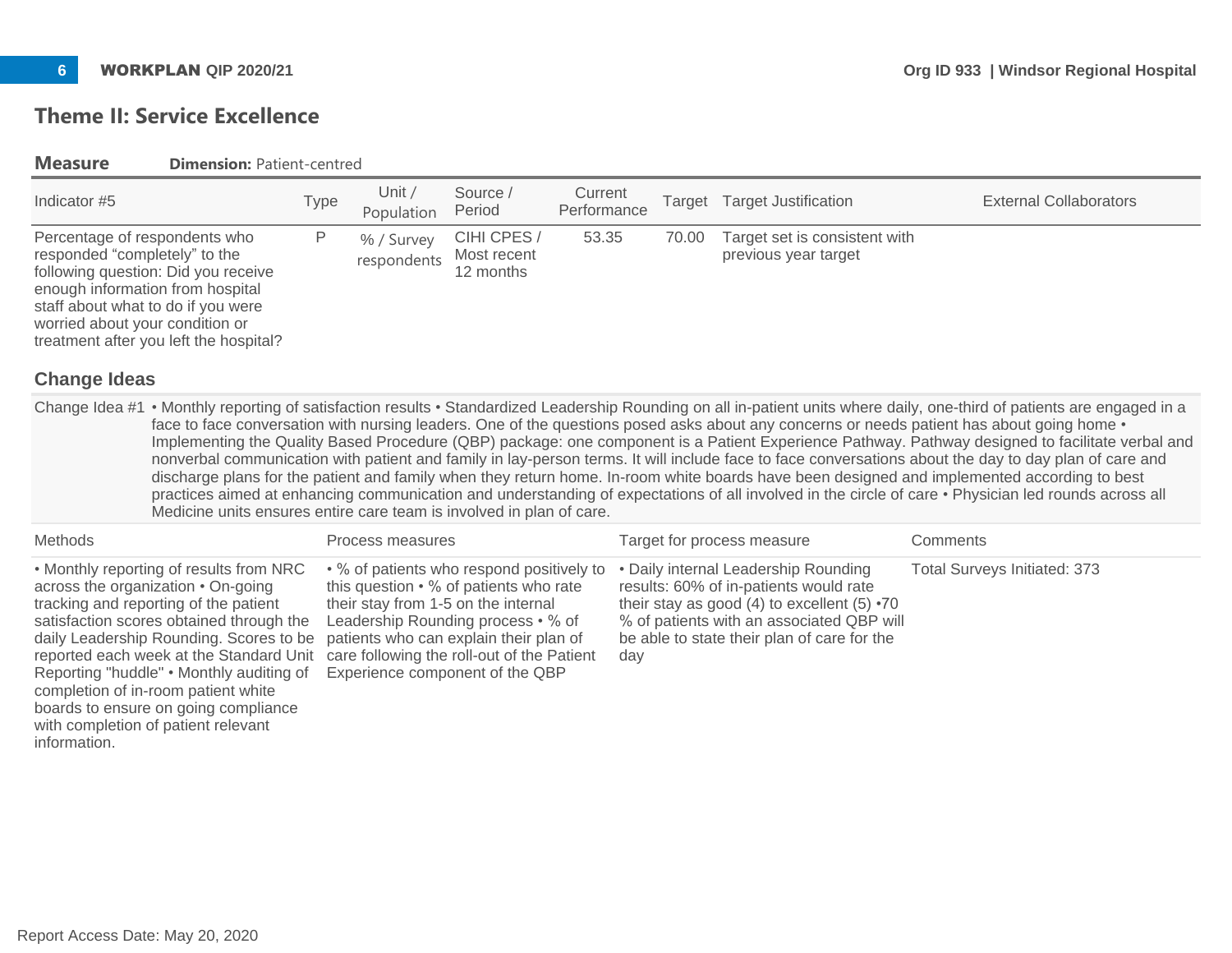| Indicator #6                                                                                                                                                                                                                                                                                                                                                                                                  | <b>Type</b> | Unit /<br>Population | Source /<br>Period                                              | Current<br>Performance |        | Target Target Justification | <b>External Collaborators</b> |  |
|---------------------------------------------------------------------------------------------------------------------------------------------------------------------------------------------------------------------------------------------------------------------------------------------------------------------------------------------------------------------------------------------------------------|-------------|----------------------|-----------------------------------------------------------------|------------------------|--------|-----------------------------|-------------------------------|--|
| Percentage of complaints<br>acknowledged to the individual who<br>made a complaint within five<br>business days.                                                                                                                                                                                                                                                                                              | P           | % / All<br>patients  | Local data<br>collection /<br>Most recent<br>12 month<br>period | 98.18                  | 100.00 | Target set at 100%          |                               |  |
| <b>Change Ideas</b>                                                                                                                                                                                                                                                                                                                                                                                           |             |                      |                                                                 |                        |        |                             |                               |  |
| Change Idea #1 • The patient advocate will follow-up with every individual making a complaint • Real time reporting in Hospital's risk reporting system RL6 to ensure<br>data collection and follow up • Immediate review with parties involved as well as Senior team to ensure resolution • QCIPA reviews initiated in real time<br>that include staff, leadership and physicians involved in the incident. |             |                      |                                                                 |                        |        |                             |                               |  |
| Methods                                                                                                                                                                                                                                                                                                                                                                                                       |             | Process measures     |                                                                 |                        |        | Target for process measure  | Comments                      |  |
| • Patient advocate responds to individual • % of patient complaints compared to % • Expected target is 100% compliance<br>making a complaint immediately and then response.<br>records complaint and follow-up in the<br>Risk Reporting system RL6 • Patient<br>advocate department ensures timely<br>follow-up and resolution                                                                                |             |                      |                                                                 |                        |        |                             |                               |  |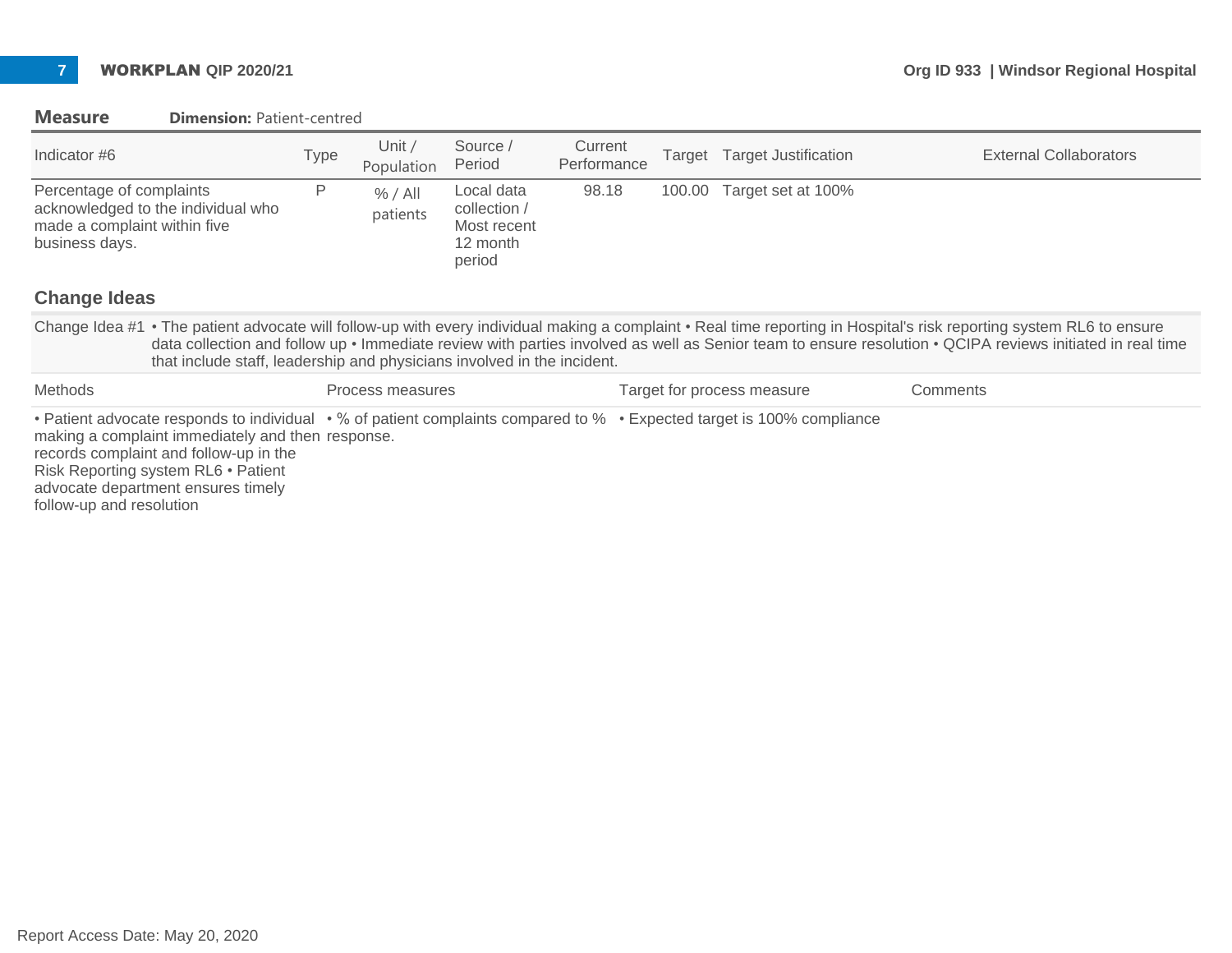# **Theme III: Safe and Effective Care**

### **Measure Dimension:** Effective

| Indicator #7                                                                                                                                                                                                                              | Type | Unit /<br>Population                                                              | Source /<br>Period                                                              | Current<br>Performance | Target | <b>Target Justification</b>                           | External Collaborators                                                                                                                                                  |
|-------------------------------------------------------------------------------------------------------------------------------------------------------------------------------------------------------------------------------------------|------|-----------------------------------------------------------------------------------|---------------------------------------------------------------------------------|------------------------|--------|-------------------------------------------------------|-------------------------------------------------------------------------------------------------------------------------------------------------------------------------|
| Medication reconciliation at<br>discharge: Total number of<br>discharged patients for whom a Best<br>Possible Medication Discharge Plan<br>was created as a proportion the total<br>number of patients discharged.<br><b>Change Ideas</b> | P    | Rate per total<br>number of<br>discharged<br>patients /<br>Discharged<br>patients | Hospital<br>collected data<br>/ Oct 2019-<br>Dec 2019 (Q3<br>2019/20)           | 59.07                  | 62.00  | Target set at 5% improvement over<br>reporting period |                                                                                                                                                                         |
| pharmacists/pharmacist techs •Standardize medication reconciliation process/tool at both sites                                                                                                                                            |      |                                                                                   |                                                                                 |                        |        |                                                       | Change Idea #1 • Continued utilization of new medication reconciliation form with clearly identified roles and responsibilities of nursing, physicians (ED and MRP) and |
| <b>Methods</b>                                                                                                                                                                                                                            |      | Process measures                                                                  |                                                                                 |                        |        | Target for process measure                            | Comments                                                                                                                                                                |
| • Audit the compliance and accuracy<br>monthly                                                                                                                                                                                            |      | discharge.                                                                        | • % of Medical Surgical patients with<br>medication reconciliation completed at |                        | 62.0%  | • 5% improvement establishes target at                |                                                                                                                                                                         |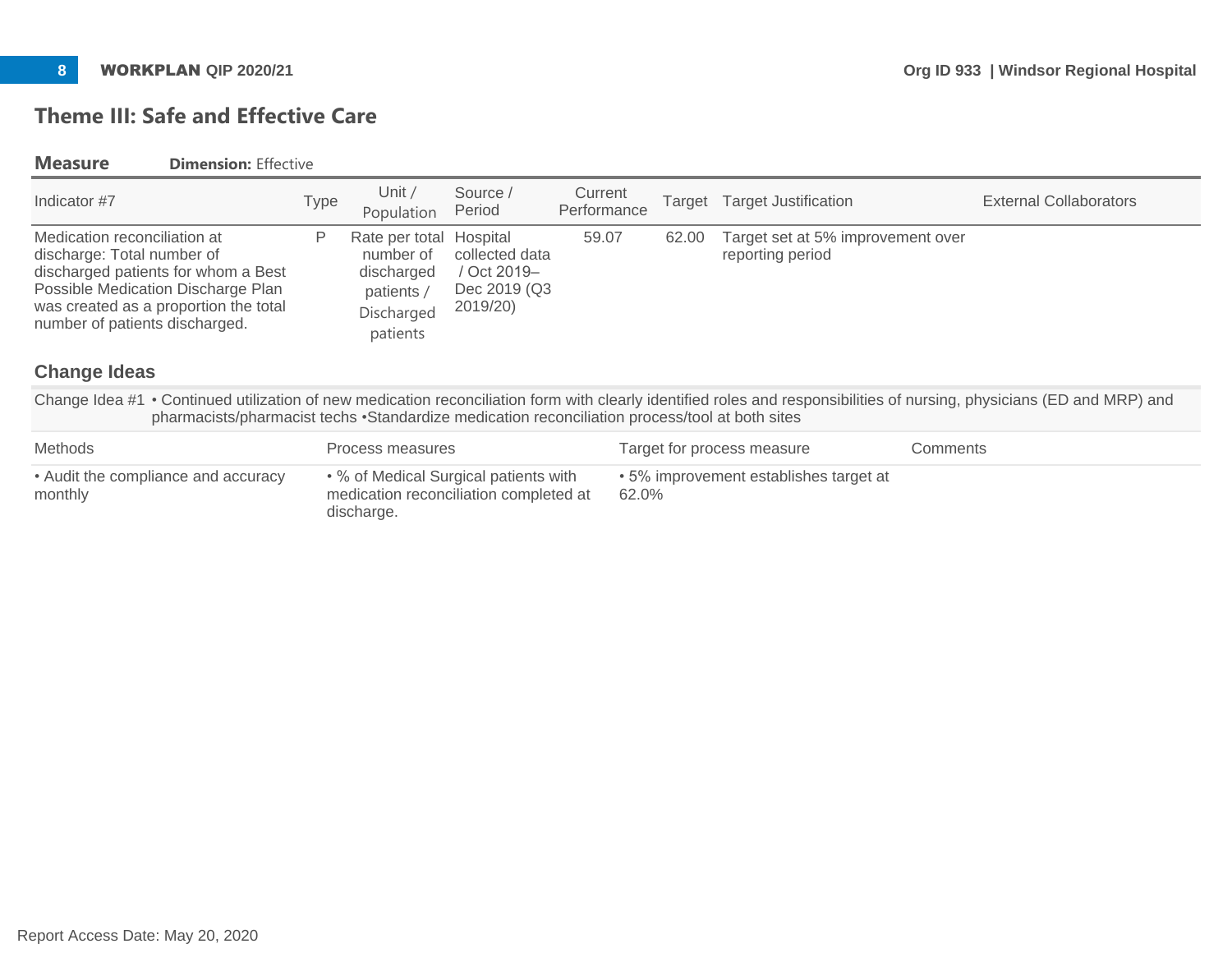### **Measure Dimension:** Effective

| Indicator #8                                                                                                                                                                                                                                                                                          | Type | Unit /<br>Population         | Source /<br>Period                                          | Current<br>Performance | Target | <b>Target Justification</b>                                                                                                                                                                                                                         | <b>External Collaborators</b> |
|-------------------------------------------------------------------------------------------------------------------------------------------------------------------------------------------------------------------------------------------------------------------------------------------------------|------|------------------------------|-------------------------------------------------------------|------------------------|--------|-----------------------------------------------------------------------------------------------------------------------------------------------------------------------------------------------------------------------------------------------------|-------------------------------|
| Proportion of hospitalizations where<br>patients with a progressive, life-<br>limiting illness, are identified to<br>benefit from palliative care, and<br>subsequently (within the episode of<br>care) have their palliative care needs<br>assessed using a comprehensive<br>and holistic assessment. | P    | Proportion /<br>All patients | Local data<br>collection /<br>Most recent 6<br>month period | СB                     | СB     | Target set as Collecting Baseline as Hospice Windsor - Essex,<br>indicator is under development with Hotel-Dieu Grace Healthcare,<br>the implementation of the electronic Erie St Clair Local Health<br>Health Information System (HIS) in<br>2020. | <b>Integration Network</b>    |

## **Change Ideas**

Change Idea #1 • New Health Information System (HIS) in 2020 will electronically capture the early identification of documented assessment of needs for palliative patients and Goals of Care as documented on the health record • Currently, daily status review of palliative care needs and palliative care team consults for all palliative patients occurs at Unit Care Rounds and documented in patient health record

| <b>Methods</b>                                                                                                                                                                                                                                                                                                                                                                                                                                                                     | Process measures                                                                                                   | Target for process measure                                                                                                                                                                                                                      | Comments |
|------------------------------------------------------------------------------------------------------------------------------------------------------------------------------------------------------------------------------------------------------------------------------------------------------------------------------------------------------------------------------------------------------------------------------------------------------------------------------------|--------------------------------------------------------------------------------------------------------------------|-------------------------------------------------------------------------------------------------------------------------------------------------------------------------------------------------------------------------------------------------|----------|
| • Daily review at unit care rounds to<br>ensure early identification of palliative<br>care needs and Goals of Care discussion palliative care assessment conducted<br>• Monitor and track documented<br>assessment of needs of palliative care<br>patients at care rounds . Daily review<br>with care team and community partners<br>at Hospice, Home and Community<br>Palliative Care Team and Palliative<br>Inpatient Care Team to ensure palliative<br>care needs are being met | • Individuals designated palliative care<br>reviewed daily at care rounds to ensure<br>and interventions completed | • Collecting baseline target as indicator<br>and process is being developed with the<br>new HIS system to ensure all palliative<br>patients to be assessed for palliative care<br>needs with daily review at unit care<br>rounds with care team |          |

Report Access Date: May 20, 2020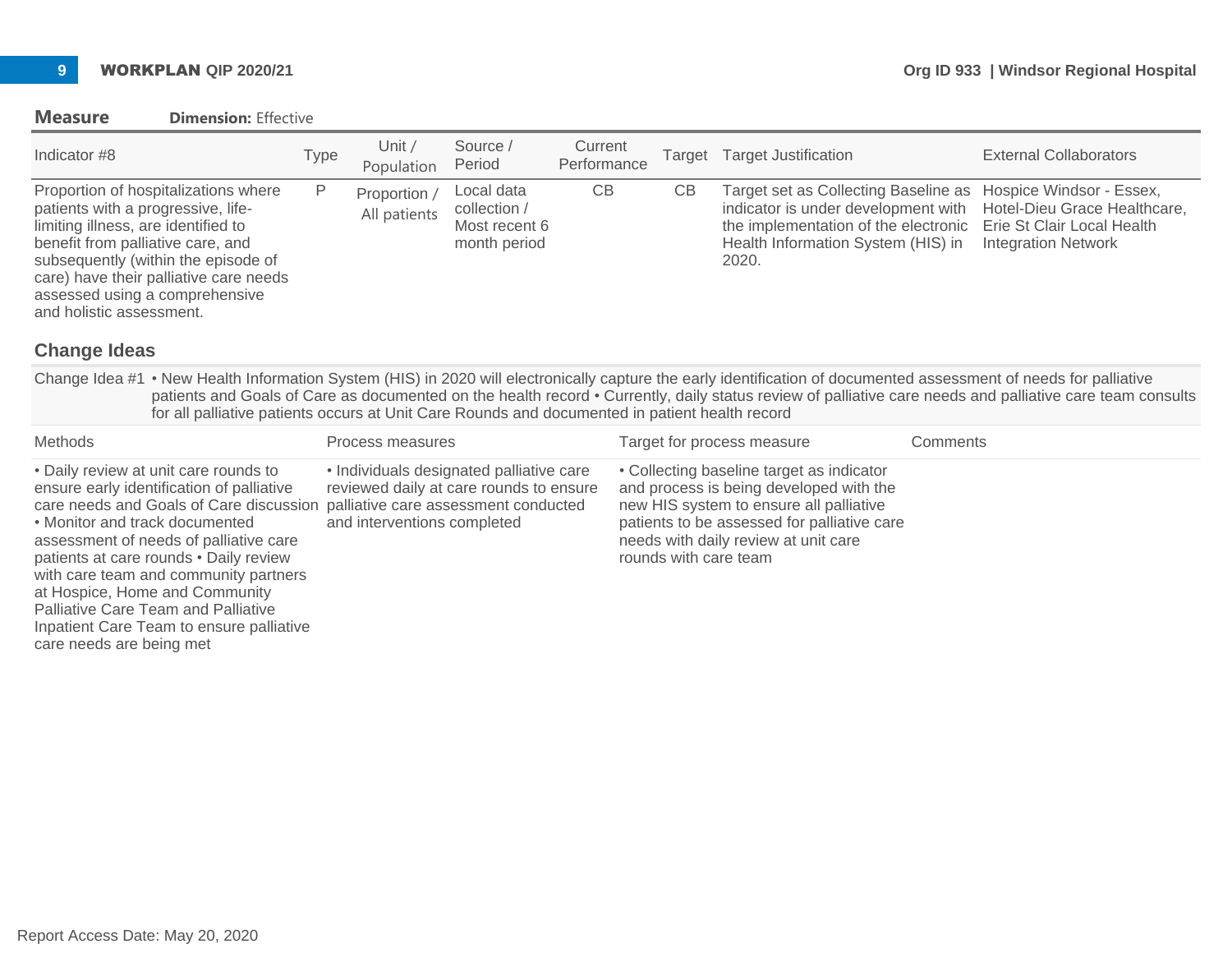## **Measure Dimension:** Effective

| Indicator #9                                                                                                                                                                                                                                                                                                                                                                          |                                                                                                                                 | Type | Unit $/$<br>Population                                     | Source /<br>Period                                                                 | Current<br>Performance | Target | <b>Target Justification</b>                                                                                                                                                                       |          | <b>External Collaborators</b>                                                                                                                                                          |
|---------------------------------------------------------------------------------------------------------------------------------------------------------------------------------------------------------------------------------------------------------------------------------------------------------------------------------------------------------------------------------------|---------------------------------------------------------------------------------------------------------------------------------|------|------------------------------------------------------------|------------------------------------------------------------------------------------|------------------------|--------|---------------------------------------------------------------------------------------------------------------------------------------------------------------------------------------------------|----------|----------------------------------------------------------------------------------------------------------------------------------------------------------------------------------------|
| Percent of unscheduled repeat<br>emergency visits following an<br>condition.                                                                                                                                                                                                                                                                                                          | emergency visit for a mental health                                                                                             | P    | % / ED<br>patients                                         | <b>CIHI NACRS</b><br>/ April - June<br>2019                                        | 20.89                  | 19.85  | 5% percentage improvement from<br>current performance                                                                                                                                             |          | Hotel Dieu Grace Healthcare,<br>Erie Shores Healthcare,<br>Erie St Clair Local Health<br>Integration Network,<br>Canadian Mental Health<br>Association (CMHA) Windsor-<br><b>Essex</b> |
| <b>Change Ideas</b>                                                                                                                                                                                                                                                                                                                                                                   |                                                                                                                                 |      |                                                            |                                                                                    |                        |        |                                                                                                                                                                                                   |          |                                                                                                                                                                                        |
| Change Idea #1 • Post-Discharge Clinic in mental health for a 7 day follow up appointment following discharge with a psychiatrist and optional 2nd visit at 14 days post<br>discharge • Emergency Department and Mental Health Patient Flow Redesign Model introduced in 2020 to facilitate improved patient flow in the<br>Emergency Department and in the Mental Health department. |                                                                                                                                 |      |                                                            |                                                                                    |                        |        |                                                                                                                                                                                                   |          |                                                                                                                                                                                        |
| Methods                                                                                                                                                                                                                                                                                                                                                                               |                                                                                                                                 |      | Process measures                                           |                                                                                    |                        |        | Target for process measure                                                                                                                                                                        | Comments |                                                                                                                                                                                        |
| Mental Health Association with bi-<br>reviews conducted on all repeat<br>system gaps.                                                                                                                                                                                                                                                                                                 | • Track and monitor referrals to Canadian<br>monthly process reviews • Monthly chart<br>emergency visits identifying trends and |      | Monthly tracking of emergency<br>department re-visit rates | • Program level data tracking referrals to<br>Canadian Mental Health Association • |                        |        | • 70% of discharged patients to be<br>referred to Canadian Mental Health<br>Association for community support •<br>Collecting baseline target for first year as<br>a new and developing indicator |          |                                                                                                                                                                                        |